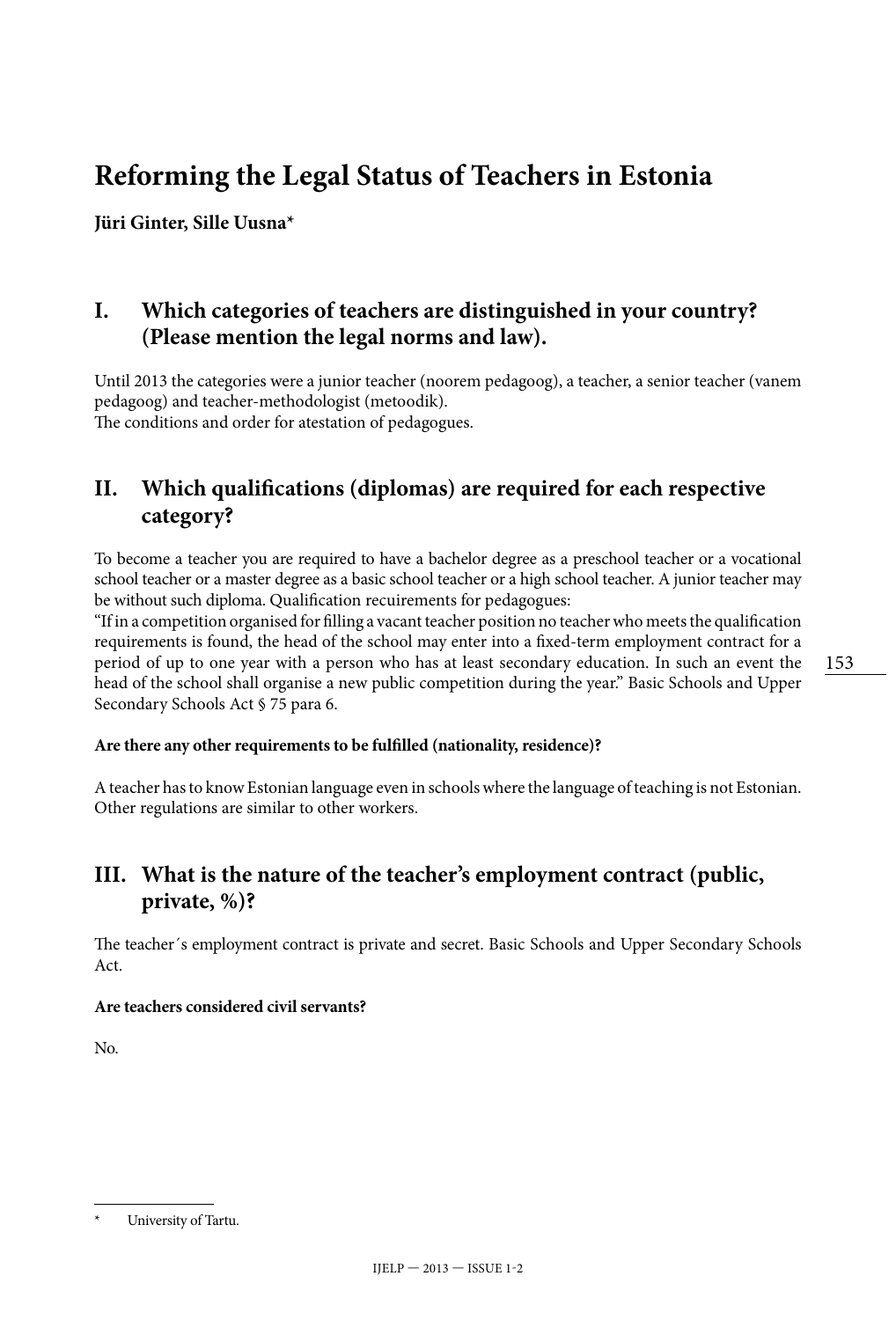# **IV. Who is the teacher's employer (state, local community, specific educational body)?**

It depends who is the owner of the school. Most of schools are owned by local communities. The employment contract is signed by the headmaster of the school. Basic Schools and Upper Secondary Schools Act.

#### **Who pays the teacher's wages?**

The salary is agreed between the headmaster and the teacher. The money comes from the owner of the school. The state pays for basic schools and high school teachers. "Authorised representatives of the Government of the Republic, national associations of local authorities and registered associations of teachers shall agree on the nationwide minimum wages of teachers, including the wages of class teachers, based on the grades given to teachers upon assessment and the Government of the Republic shall establish these. If no agreement is reached, the Government of the Republic shall decide the size of the minimum wages. Basic Schools and Upper Secondary Schools Act" § 76.

### **V. How are teachers recruited?**

Teachers are recruited by the headmaster after a public contest (konkurss) usually permanently. Junior teachers are recruited for a year.

### **VI. Is a permanent appointment as a teacher possible?**

154

Yes.

#### **Under what conditions?**

Junior teachers are recruited for a year. Replacement of temporarily absent teachers is also not a permanent job.

### **VII. What are the career possibilities of a teacher? (salary, promotion?).**

Until 2013 there was a possibility to get a higher category with higher salary but with the same obligations. A teacher may get more money for more lessons and for being a class teacher (klassijuhataja). If a headmaster has more money he/she may increase the salary even more.

### **VIII. Can teachers be transferred to another school (voluntarily, involuntarily?).**

#### **Under what conditions?**

The transfer from one school to another school may be only voluntary and usually it means the termination of the previous contract.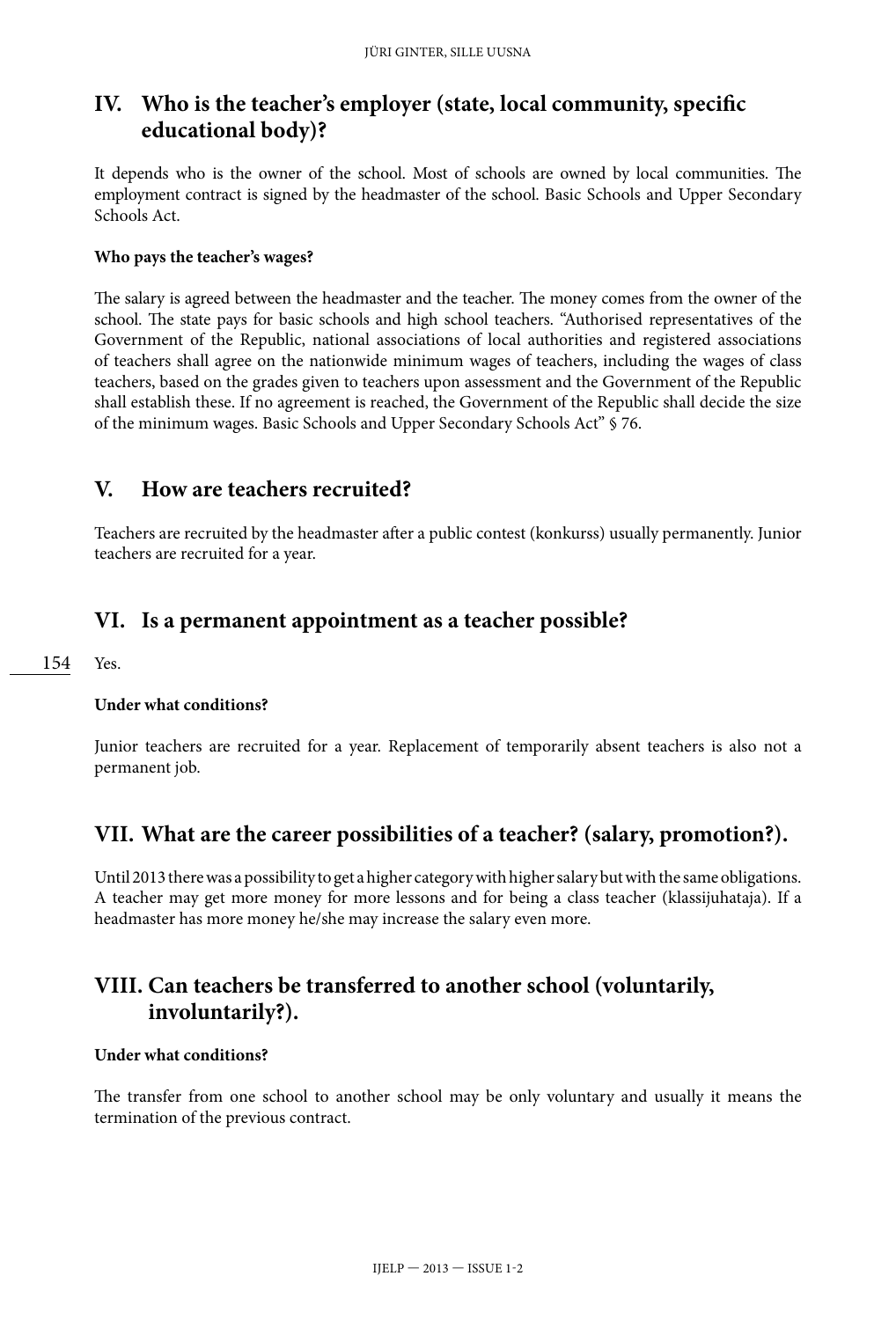### **IX. Is a part-time teaching job feasible?**

#### **Under what conditions?**

Part-time teaching is spread in smaller schools, where are not enough lessons in some subjects. The headmaster has to agree with part-time working. While a person is working part-time, the social tax should be paid at least for the minimum salary and the pension will be lower.

### **X. Can a teaching job be combined with other paid activities (e.g. as a self-employed person)?**

Yes. There are no specific regulations for combining a teacher job.

#### **Under what conditions?**

The headmaster has to agree with it.

### **XI. Do teachers receive in-service training?**

The Constitution of the Republic of Estonia stipulates: "Everyone has the right to education." (§ 37). This right also extends to teachers. In order to make education accessible, the national government and local authorities maintain a requisite number of educational institutions. Other educational institutions, including private schools, may also be established and maintained pursuant to the law" (§ 37). Teachers´ further education is supplied by state universities and private institutions. Everyone has the right to be taught in Estonian. (§ 37) Teacher training is predominantly in Estonian. When foreign lecturers are used, they usually speak English translation is available. When other languages are used the translation is always guaranteed. "The provision of education is overseen by the national government (§ 37)." In the case of teachers´ education, this role is limited to delivering teaching licenses for training institutions (Education Act § 6) and ordering and organization of training by the Ministry of Education and Science. Authorisation of training institutions is intended to complement in the new Adult Education Act.

Education Act (§ 18) defines further education as: "Further education is general education and professional knowledge, abilities, skills and professional values and behavioural norms meeting the professions requirements that are necessary for maintaining and expanding existing knowledge, abilities, skill, values and norms". The same Act (§ 26) defines the training centres: "Further education can be provided by universities, colleges, vocational schools, as well as cultural centres, libraries and other cultural institutions, language schools, folk schools, development and learning centres, training companies, corporations, unions, and associations whose statutes stipulate training."

The Adult Education Act (§ 3) stipulates the division of the adult education, depending on the application:

- 1. general education;
- 2. professional education;
- 3. free education.

General education allows open university students or externs to acquire higher education. Professional education allows acquisition and improvement of specialty, professional and occupational knowledge and skills, as well as re-training in the workplace or educational institution. Teacher education is on bachelor's (vocational teachers and kindergarten teachers), master's or doctoral level. In the further training of teachers they can attain different courses and collect credit points to obtain the next level of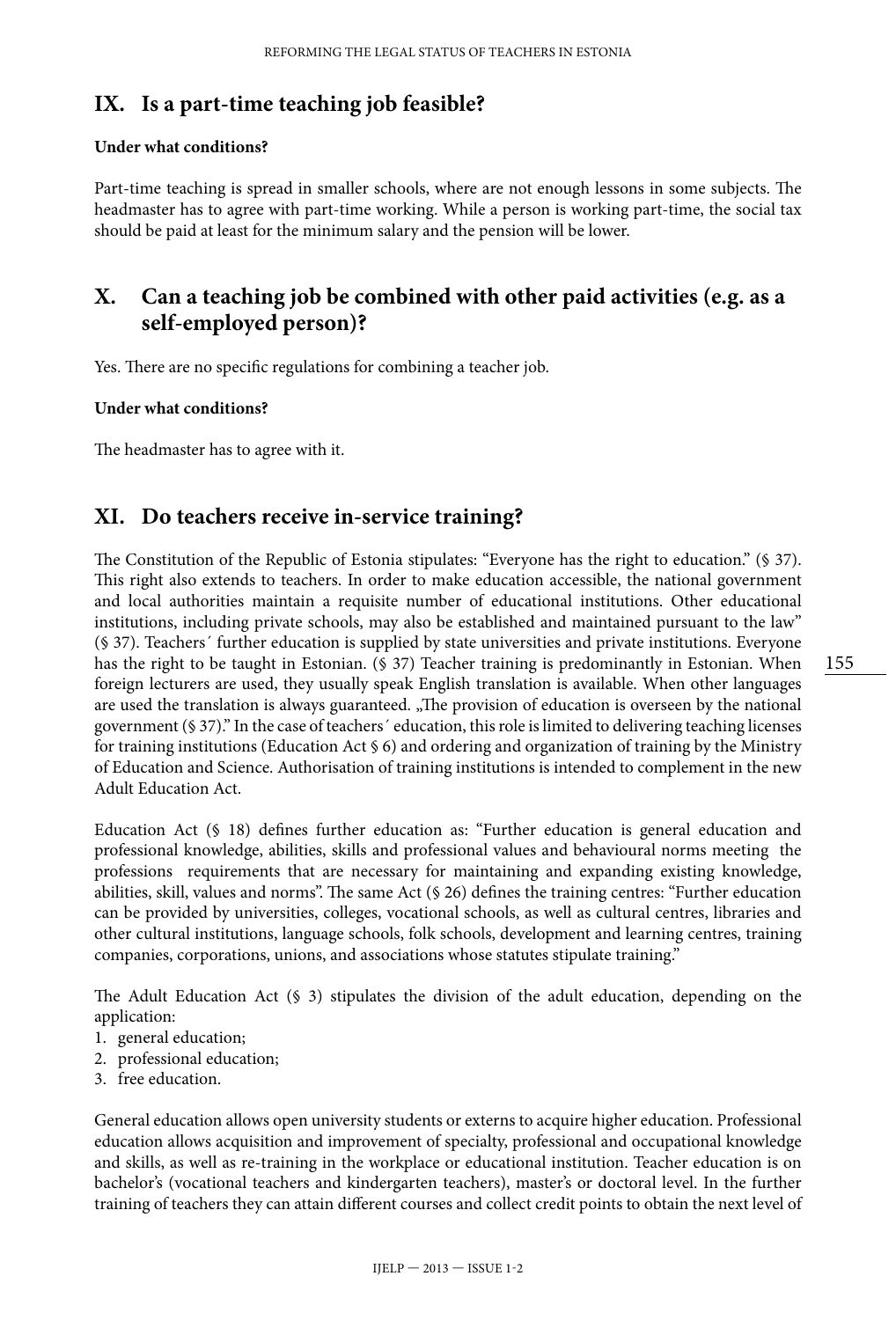#### JÜRI GINTER, SILLE UUSNA

education. Free education can develop personality, creativity, talents, initiative and social responsibility and to live with knowledge, skills and abilities. Learning takes place in courses, study circles, or any other form suitable for learners. Teachers can also participate in free education and use attained skills as a teacher, and even use such credit points in professional education and general education.

The state used to give at least three per cents of teachers´ annual salary fund for further training of teachers in state and municipal schools (Adult Education Act § 13), in 2013 this sum was reduced to one present and the ministry promised to organize and order courses themselves and deliver them free for teachers. In practice, these resources were not given for teachers of universities and vocational schools. For unemployed and job seeking teachers training courses are ordered by the Ministry of Social Affairs and local municipalities (Adult Education Act § 13), but in practice there are few such courses as because of the relatively low pay for teachers there are few unemployed teachers and jobseekers. Training for teachers of private schools is not covered by the state budget. The employer or the teacher himself has to pay for it or go to free courses or use the options of the Enterprise Foundation, the Environmental Investment Centre, etc.

Education Law (§ 6) stipulate the competency of the Ministry of Education and Sciences for teachers´ training: establish a procedure for the attestation of teachers and improvement of professional skills, and organize their training and further training; ... coordinate further training and retraining.

Framework requirements for teacher training specify that the goal of professional training courses is to support the profession, specialty and occupational development of teachers (§ 16). Teachers learn individually, in state or municipal institutions, licensed private schools or at a licensed private teacher if their activities are meet the specialty taught by a teacher (§ 17) Teacher pass every five years professional training of at least 160 hours. Vocational teachers pass every three years a professional training of at least two months (§ 17). The regulation does not specify whether two months and 160 hours are a duty or a right, and therefore a school cannot require a teacher to pass a training neither can a teacher demand money and possibilities to attain courses.

Professional standards for vocational teachers expect professional training, professional working experience, pedagogical training and/or pedagogical experience, a professional teacher adaptation year and lifelong further training.

Further training was also expected in the professional standard for kindergarten and general school teachers up to 2012. This standard was voluntary and not mandatory. In 2013 a new standard was adopted.

### **XII. Is a leave of absence possible?**

#### **For what reasons (sabbatical, vacation, educational leave, leave for social reasons, medical reasons,...)?**

Schools do not work on holidays (Christmas, Easter and others). Preschool teachers´ vacation is 42 days, basic and high school teachers vacation is 56 days, teachers may get 20 days educational leave with average salary, 10 days educational leave without salary and 15 days educational leave to graduate a school. Adult Education Act *(Täiskasvanute koolituse seadus)*

# **XIII. Is there a specific liability for teachers?**

There is no specific liability for teachers.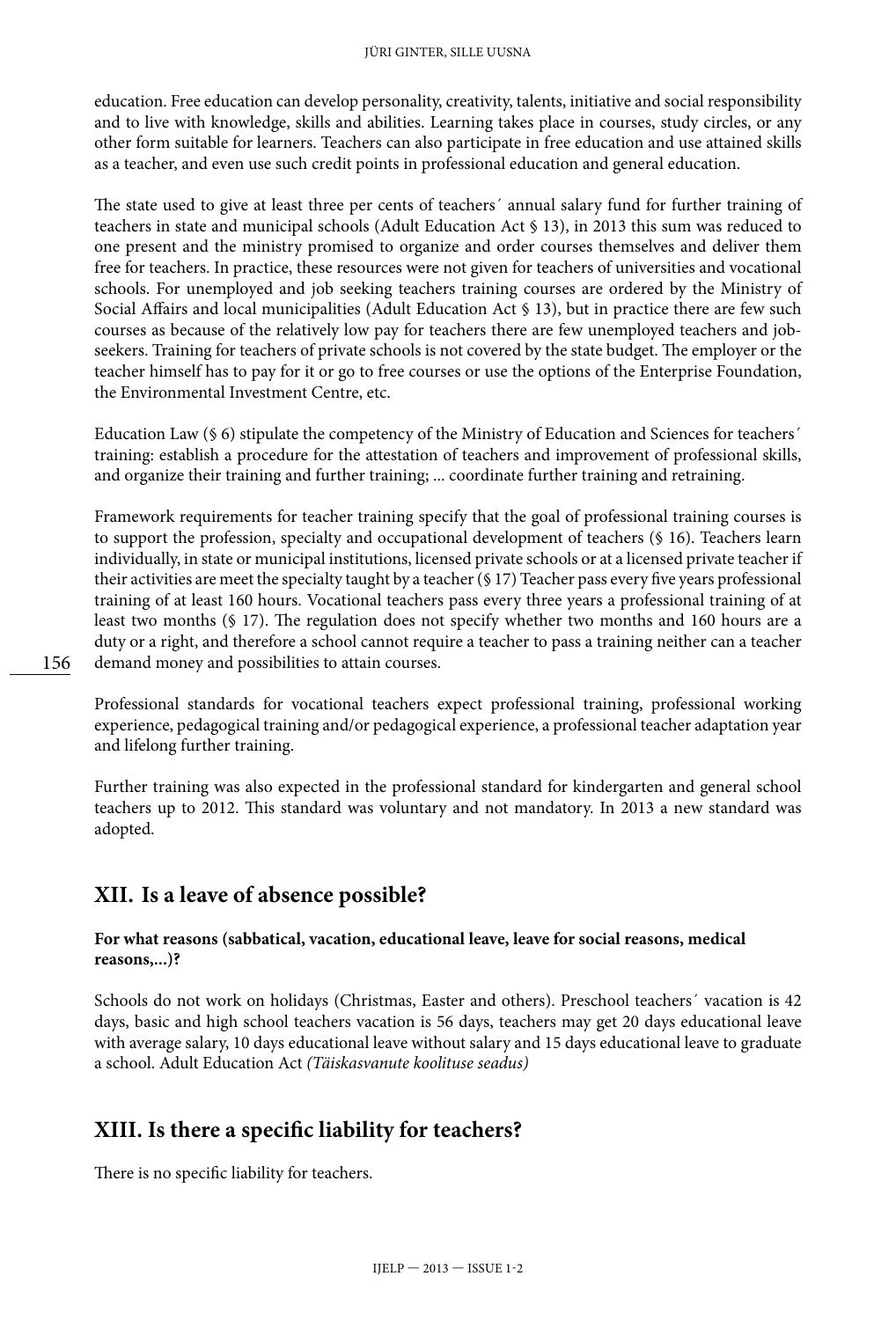### **XIV. What is the disciplinary status of teachers?**

Teachers are workers.

#### **Is there a specific teacher's ethics?**

There are even two different codes of ethics for teachers.

#### **What are the disciplinary sanctions?**

The sanctions are the same for all workers.

# **XV. What reforms on the status of teachers are planned taking into account the financial constraints in the sector?**

The ministry intends to abolish the categories for the teacher and to give to the headmasters free hands to differentiate the salaries themselves. In 2013 the state increased the minimum salary for basic and high school teachers and intends to increase it to the average salary of all employees. The state stimulates municipalities to close down smaller schools, first of all upper secondary schools by reducing the financial support to those schools.

# **XVI. How does the government deal with the problems of teaching as becoming an aging profession and how will it make the teaching profession attractive for younger teachers?**

Beginner's allowance (2013th 12 783€) for teachers who has completed teacher training at a higher education level and commences work as a teacher in a school for the first time, except in a school located in Tallinn or Tartu, within 18 months as of completing the teacher training. PGS Some grants are paid to students in teacher education. A special program **Youth to School** *(Noored Kooli)* finds young people from other faculties to work for some years as a teacher.

### **XVII. Background information**

Adult Education Act (Täiskasvanute koolituse seadus) https://www.riigiteataja.ee/akt/118032011008 Basic Schools and Upper Secondary Schools Act (Põhikooli ja gümnaasiumiseadus) [http://www.](http://www.legaltext.ee/et/andmebaas/tekst.asp?loc=text&dok=XXXXXX12K2&keel=en&pg=1&ptyyp=RT&tyyp=X&query=p%F5hikooli%2D+ja+g%FCmnaasiumi)

[legaltext.ee/et/andmebaas/tekst.asp?loc=text&dok=XXXXXX12K2&keel=en&pg=1&pty-](http://www.legaltext.ee/et/andmebaas/tekst.asp?loc=text&dok=XXXXXX12K2&keel=en&pg=1&ptyyp=RT&tyyp=X&query=p%F5hikooli%2D+ja+g%FCmnaasiumi)

[yp=RT&tyyp=X&query=p%F5hikooli%2D+ja+g%FCmnaasiumi](http://www.legaltext.ee/et/andmebaas/tekst.asp?loc=text&dok=XXXXXX12K2&keel=en&pg=1&ptyyp=RT&tyyp=X&query=p%F5hikooli%2D+ja+g%FCmnaasiumi)

Education Act (Eesti Vabariigi haridusseadus)

https://www.riigiteataja.ee/akt/13335923

- Framework requirements for teacher training (Õpetajate koolituse raamnõuded) https://www.riigiteataja.ee/akt/122032011015
- Key Data on Education in Europe 2012. Education, Audiovisual and Culture Executive Agency P9 Eurydice

http://eacea.ec.europa.eu/education/eurydice/documents/key\_data\_series/134en.pdf

- Qualification recuirements for pedagogues (Pedagoogide kvalifikatsiooninõuded) 26.08.2002 nr 65 https://www.riigiteataja.ee/akt/13363346
- The conditions and order for atestation of pedagogues (Pedagoogide atesteerimise tingimused ja kord) 02.10.2002 nr 69 https://www.riigiteataja.ee/akt/113092012007